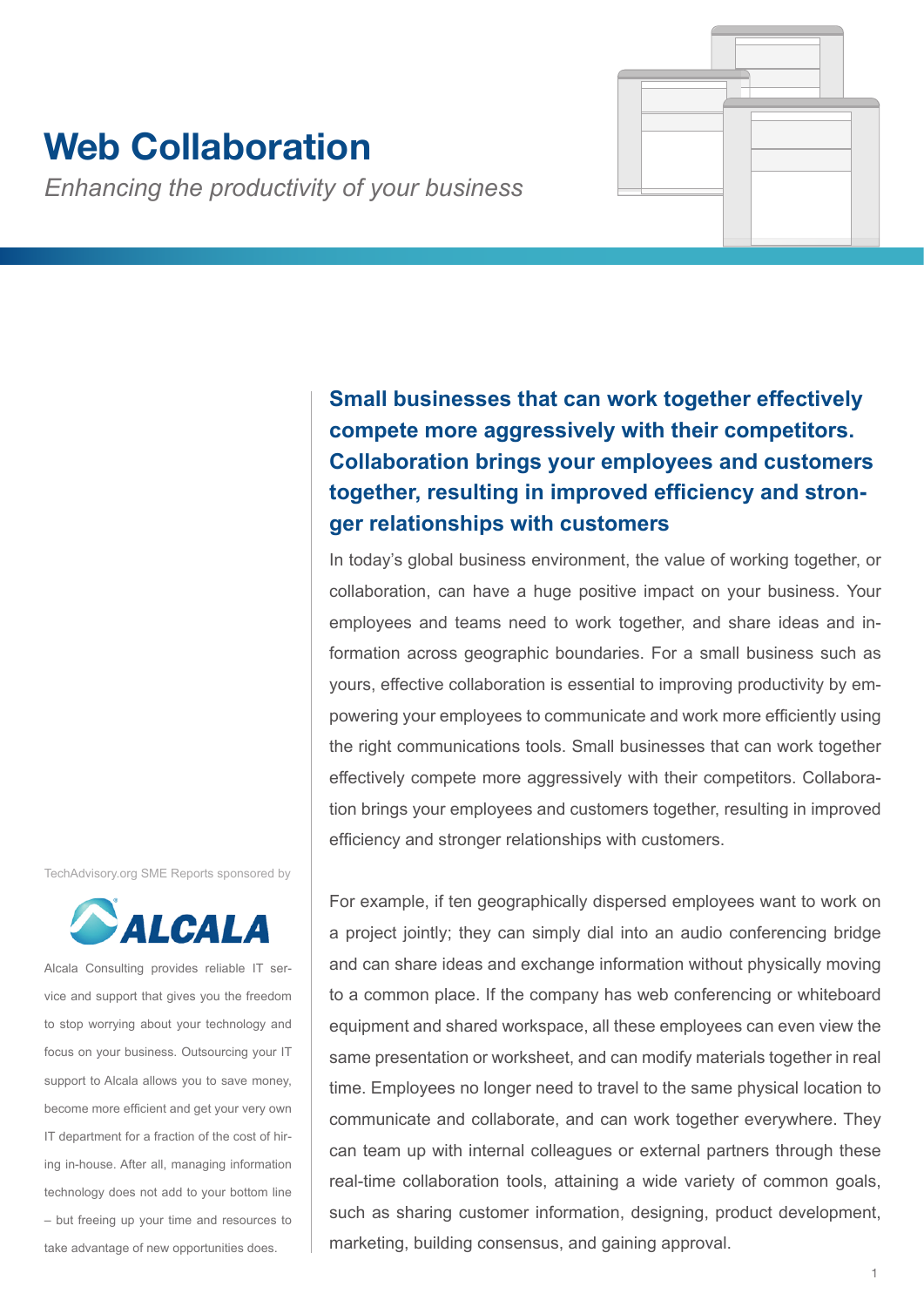# **2 Types of Collaboration Tools Synchronous and Asynchronous**

#### **Collaboration tools generally fall into two categories**

**Synchronous Tools:** Synchronous tools are presence-based, used when all parties are working at the same time but in different locations. These tools enable real-time communication similar to a face-to-face meeting, connecting people at a single point of time. This type of tool includes:

- Audio conferences
- Web conferences
- Video conferences
- Instant messages
- White boards
- Application sharing

Audio conferencing, a telephone connection between more than three people through audio connection, is useful for verbal discussions and dialogue. Web conferencing is the fastest growing collaboration tool–one that you could be using today. It connects people together from multiple locations and allows application and video sharing, and can include features such as content, polling, and white boarding. Presence-based instant messaging tools are useful for quick resolution of problems and issues.

**Asynchronous Tools:** Asynchronous tools enable communication over a period of time, allowing people to connect at each person's own convenience, and not necessarily at the same time. Some examples include:

- Messaging (e-mail)
- Discussion boards
- Web logs (Blogs)
- Shared Calendars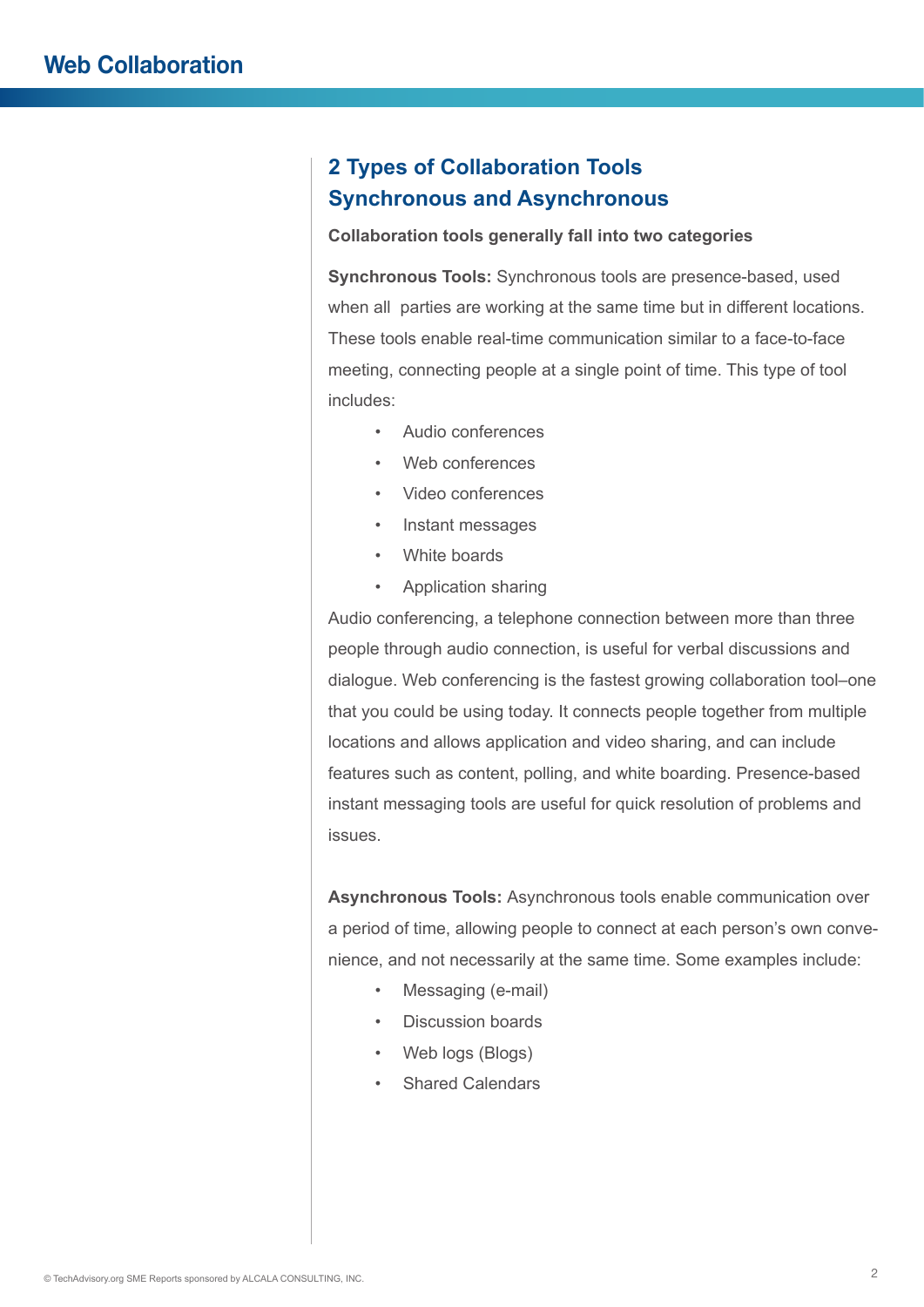"...<br>Wainhouse Research1... has highlighted that collaboration solutions such as audio, video, and web conferencing are reducing the need for travel eliminating airfare, taxi, and hotel expenses.<sup>"</sup>

1 Wainhouse Research "Competitive Advantage: The CEO's Guide to the Connected Enterprise",

2 A Frost & Sullivan White Paper, "Meetings around the World: The Impact of Collaboration on Business Performance,"

3 Wainhouse Research, "Collaboration with Teams and Partners: Achieving productivity Gains Inside and Outside Your Business,"

4 Wainhouse Research, "The Vital Role of Web Conferencing in Small & Medium Enterprises Users Reveal Key Applications and Their Value",

# **The Impact of Collaboration on Business Performance**

#### **Increased productivity and reduced costs**

Collaboration tools are enhancing business performance by increasing productivity and cutting costs. Collaboration solutions replace face-toface meetings. Wainhouse Research1 has highlighted that collaboration solutions such as audio, video, and web conferencing are reducing the need for travel – eliminating airfare, taxi, and hotel expenses. Eliminating travel also eliminates many hours and days of downtime away from the office, and reduces stress levels and wear and tear on the business and personal lives of employees.

#### **Improved communications and enhanced coordination**

Collaboration tools help facilitate faster and more effective communications. Presence-based instant messaging tools help employees access coworkers immediately, helping them to quickly resolve customers' problems. This increased efficiency results in higher customer satisfaction. Frost & Sullivan<sup>2</sup>, together with Verizon Business and Microsoft, conducted a research program to learn how collaboration impacts business performance. The results showed that high-quality collaboration has significant and positive impact on financial performance, labor productivity, customer satisfaction, and product quality, development, and innovation.

#### **What collaboration technologies do small businesses use?**

Collaboration technologies had their beginnings in telephone and e-mail, but these days they can include everything from intranet portals to videoconferencing. Instead of using separate sets of applications, companies are creating virtual workspaces by assembling these technologies together. While the trend is shifting toward real-time collaboration, asynchronous communications tools are still playing a vital role in organizational interaction. A survey conducted by independent market research firm Wainhouse Research<sup>3</sup> reveals that email clearly leads in daily usage, and web conferencing falls right behind audio conferencing as a daily or weekly tool. Wainhouse Research<sup>4</sup>